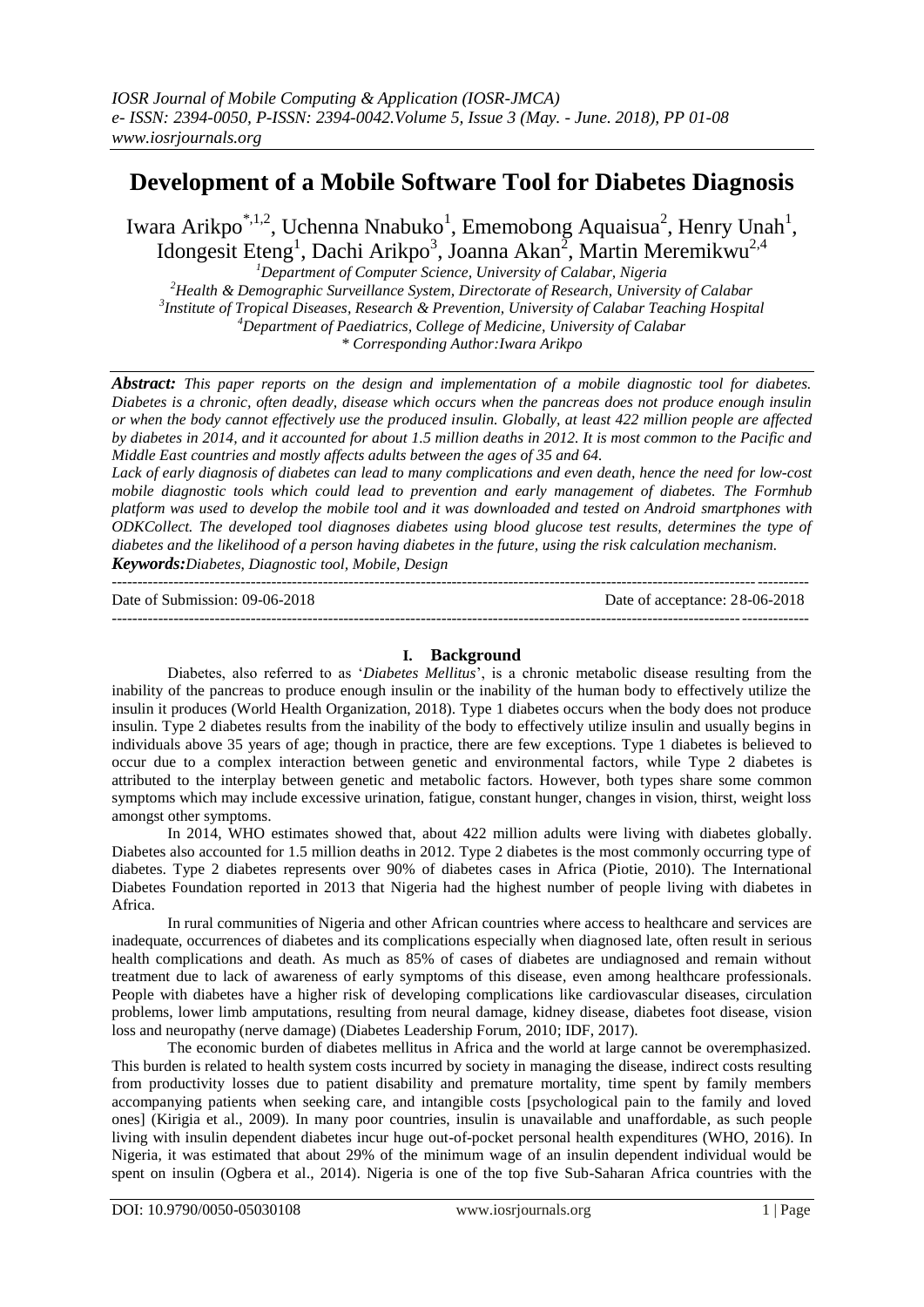highest cost of diabetes care. The other countries are South Africa, Ghana, Kenya and Zimbabwe (Mbanya et al., 2006).

The WHO has advocated early diagnosis of diabetes as a key determinant of living well and the successful management of diabetes (WHO, 2016). Early detection of diabetes or identification of "at risk" group of individuals can lead to lifestyle modifications for modifiable factors such as diet and exercise, thus preventing or delaying the onset of diabetes for those at risk, and complications and disabilities for individuals who already have the disease (Herman, 2015).It is asserted that people with prolonged periods of undiagnosed and untreated diabetes, have worse health outcomes.

This underscores the need for rapid and cost effective diagnostic tools to aid the activities of healthcare professionals and other cadre of health workers e.g. Community Health Extension Workers (CHEWS), especially in rural hard-to-reach areas and communities where healthcare coverage is poor or inadequate (WHO, 2016).

Diabetes is diagnosed by measuring glucose in a blood sample taken while the patient is in a fasting state, or 2 hours after a 75g oralload of glucose has been taken, or by measuring glycatedhaemoglobin (HbA1c), even if thepatient is not in a fasting state. HbA1c reflects the averageblood glucose concentration overthe past few weeks, rather thanthe blood glucoseconcentrationdepicted by the former. In terms of cost, the HbA1c test ismore expensive than blood glucosemeasurement (WHO, 2011).

## **II. Literature Review**

The use of electronic systems in healthcare management has become very popular across the world. They have been widely accepted in recent times as very useful in disease prevention, management and treatment (WHO, 2012; Kaufman, 2013; Kraschnewski et al., 2013; Sadoughi, 2016; Huang et al., 2018).

More recently, the deployment of mobile technology in the diagnosis, management and treatment of diabetes is growing by leaps and bounds. Mobile devices have been deployed to collect and log blood glucose readings, transmit data wirelessly, provide real-time reminders and alerts and translate and interpret data over time (Chavez et al., 2017; Garg et al., 2017;Muralidharan et al., 2017; NEHI, 2012, Quinn et al., 2018;).

O"Connor et al. (2011) conducted a clinical trial on 2,556 patients with diabetes to investigate the impact of an electronic health record-based diabetes decision support system on the control of glycated haemoglobin, cholesterol levels and blood pressure in adults with diabetes. They reported an improvement in glucose and blood pressure control in adults with type 2 diabetes who were in the intervention group.

Shaheen (2009) developed an Intelligent Decision Support System (IDSS) which acts as an expert system for diabetic patients by providing information on homecare supervision, self-treatment and preparation before face-to-face diagnosis through a mobile network communication platform. Healthcare providers are granted access to view patient data through the same communication platform and are informed when an alarming condition occurs. The IDSS was designed to improve the quality of daily life for diabetic patients, as healthcare providers are better equipped to manage the disease by monitoring patients" health over a computer network. Ajay & Prabhakaran (2011) have reported the use of custom-made applications on mobile phones which can aid health workers in computing risk scores to predict Asian people with diabetes or those at high risk for developing diabetes. Diabetes Manager System mobile app developed by WellDoc (http://www.welldoc.com/) helps diabetic patients and healthcare providers to manage diabetes by allowing users to track their blood glucose levels and share the data with healthcare providers (NEHI, 2012).

In most other approaches in the development of mobile diagnostic tools, diagnosis is mainly based on clinical data gotten from the use of glucose metresintegrated with such mobile devices, such as phones and tablets. An example of such a device is the iGlucose smart glucose metredeveloped by PositiveID (NEHI, 2012). However, such approaches are expensive to use and maintain.

Some attributes to consider when making a selection of a mobile data collection platform include a high degree of interoperability, cost effectiveness, ease of setup, ease of use, skip logic, language, web portal entry, GIS and mapping, ability to collect images, off-line data collection, SMS integration, data security and privacy compliance.

The use of free and open source platforms for developing simple, low-cost applications is becoming increasingly popular among Information Technology (IT) and other computer users, including people in the healthcare sector (Aminpour et al 2013; Ingram, 2013; Kiah et al., 2014). A number of platforms exist for developing mobile data collection applications. Some of these platforms are Formhub (www.formhub.org), Magpi (www.magpi.com), Nokia Data Gathering (https://projects.developer.nokia.com/ndg), etc.

The diabetes diagnostic tool discussed in this paper was developed on the Formhub platform, which is downloadable onto phones using a middleware called ODKCollect (www.opendatakit.org). Formhub was chosen as the platform for the development of the diagnostic tool because it is free, safe, open-source and extensible application [\(www.formhub.org\)](http://www.formhub.org/).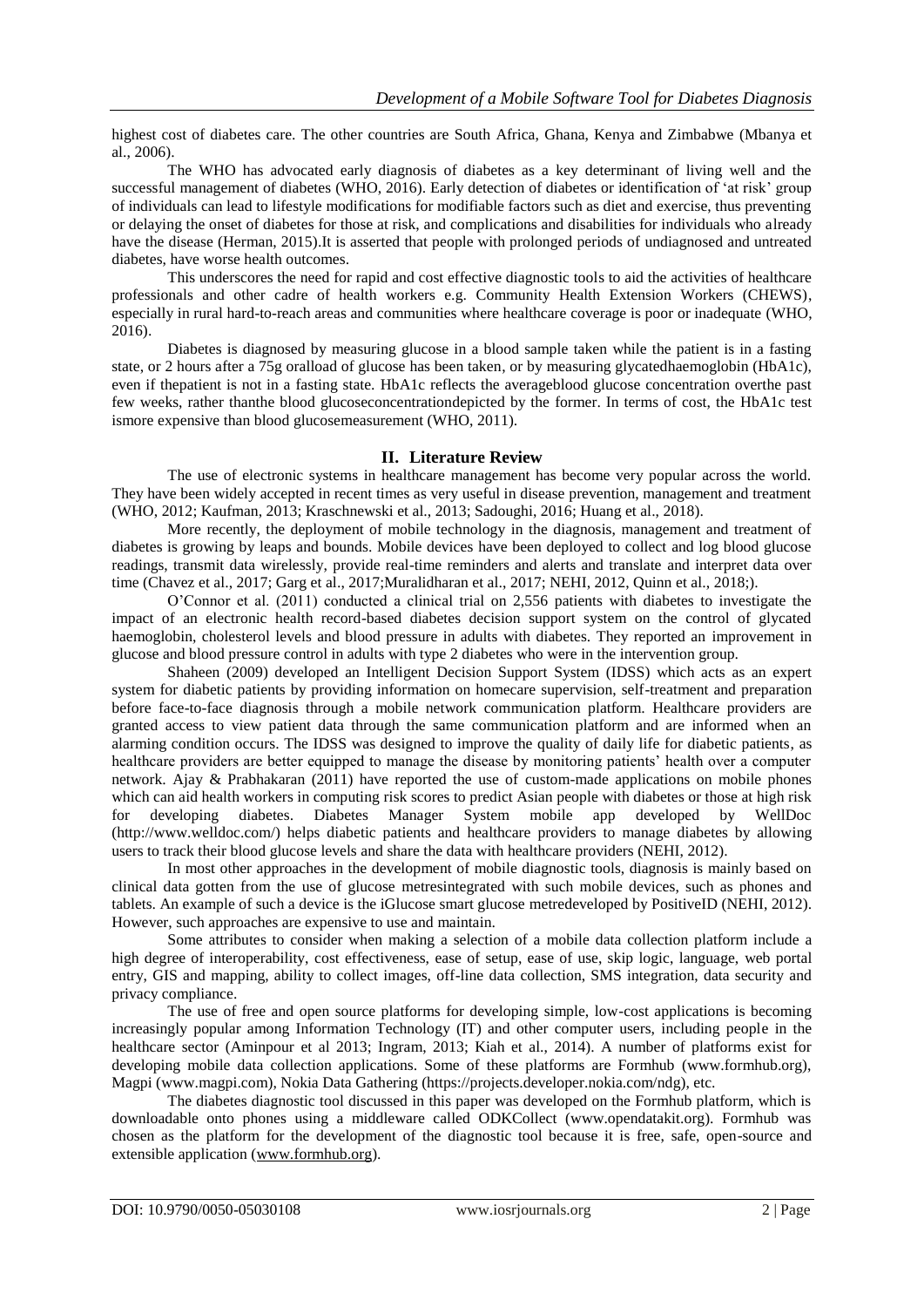The approach used in the development of the mobile diabetes diagnostic tool as presented in this paper, is similar to previously-developed tools, but unique for the following reasons:

- Since the tool runs on mobile devices, the clinical staff can move from one ward to another collecting the necessary data.
- The tool is more cost-effective as users only need an Android phone to use it.
- It facilitates data analysis and reporting, as data can be collated at the end of the diagnostic exercise.
- In addition to diagnosing patients, the tool can also be used to check for people at risk of developing type 2 diabetes in the next five years, thereby ensuring early detection and management of the disease.

# **III. Methodology**

Faced with the problem of developing a cost-effective tool for the diagnosis of diabetes, there was the need to get some background knowledge on the subject matter from healthcare professionals. They helped to understand what kind of health conditionis diabetes, its types and symptoms, effects, treatments and so on.

The use of tests is widely accepted as an important element in the diagnosis of diabetes. These tests include the Blood Glucose Test which determines the level of glucose in the blood and sometimes the Oral Glucose Tolerance Test (OGTT), depending on whether the person has an unequivocally elevated Fasting Plasma Glucose (FPG) or Random Plasma Glucose (RPG). FPG and RPG are both types of oral glucose tolerance test. As their names imply, FPG checks the level the glucose in a person"s blood plasma after a period of fasting for at least 8 hours before the test while RPG checks the glucose level at a random time (any time of the day) when a person has severe symptoms of diabetes (American Diabetes Association, 2014).

If the FPG or RPG result is less than 5.5mmol/L, it implies the presence of diabetes is unlikely. When the FPG result is greater than or equal to 7.0mmol/L or the RPG result is greater than or equal to 11.1mmol/L, then the person likely has diabetes. Otherwise (that is, if a person has an equivocal blood glucose test result), it means the presence of diabetes is uncertain and OGTT is administered. If OGTT result is less than 7.8mmol/L, then presence of diabetes is unlikely; if it is greater than 11.1mmol/L, then the person is likely to have diabetes. Otherwise, the person is said to have Impaired Glucose Tolerance (IGT) which was originally considered as the pre-diabetes stage and exposes its victims to an increased risk of future diabetes (Diabetes Australia, 2012). Figure 1 is a flow diagram showing the glucose test levels that guide the diagnosis of diabetes.



**Figure 1:** Glucose levels (in mmol/L) guiding the diagnosis of diabetes (*Source: Diabetes Australia (2012)*)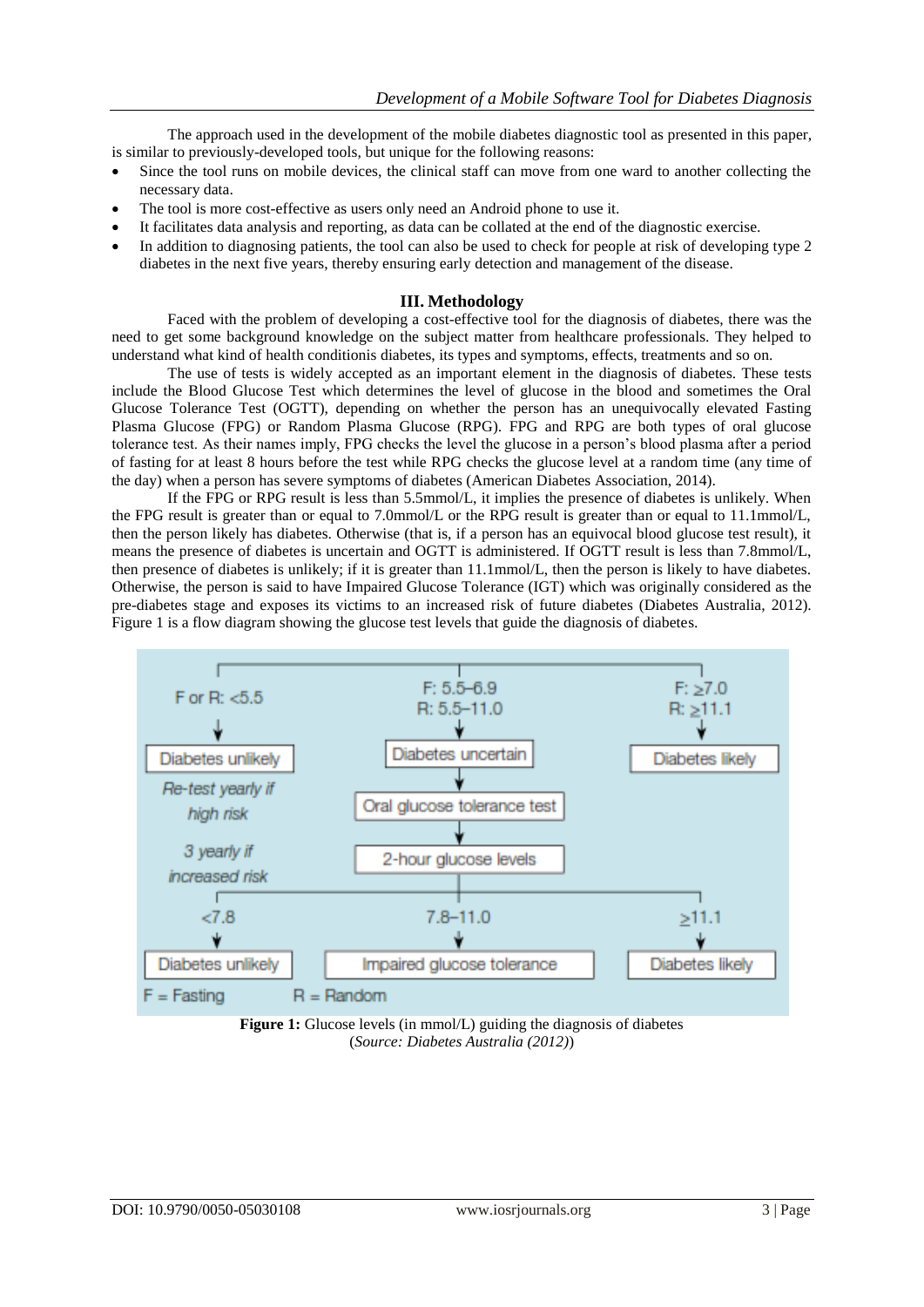An algorithm was developed as a tool for the diagnosis of diabetes. The tool was primarily developed for use in Nigeria; as such the design of the algorithm was based on the clinical guidelines for the management of diabetes in Nigeria as documented by Diabetes Association of Nigeria (2013). The algorithm was developed as outcome from consultations with health professionals. The pseudocode describing the diagnostic process is shown in the Appendix. Figure 2 is an activity diagram for the diabetes diagnostic tool which outlines the activities involved in the diagnostic process. Figure 3 is a use case diagram describing the scenarios performed by different actors with the diagnostic tool. Figure 4 is a less-detailed flowchart of the diagnostic process.



**Figure 2:** Activity Diagram for the Diabetes Diagnostic Tool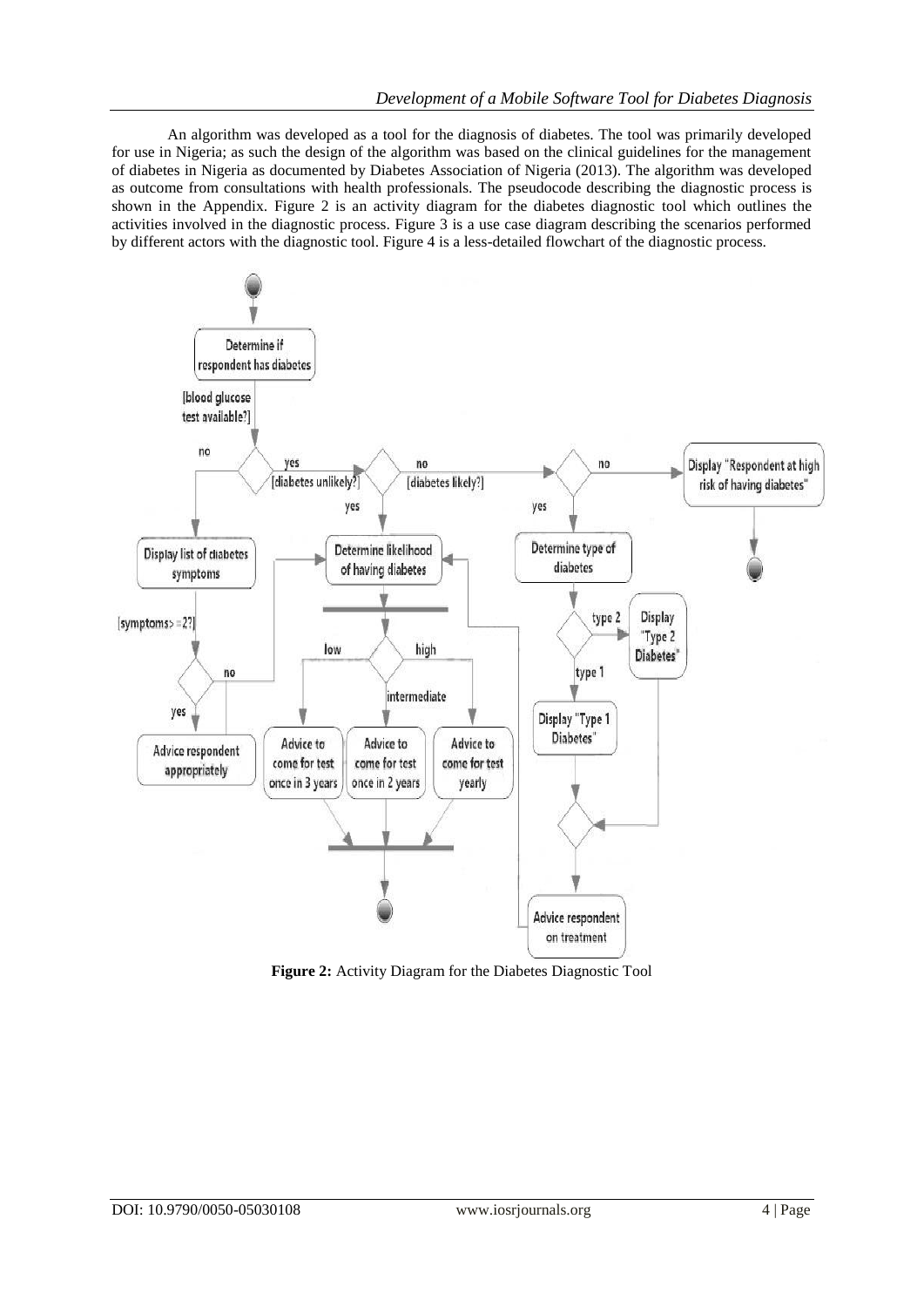

**Figure 4**: Flowchart for the Diabetes Diagnostic Tool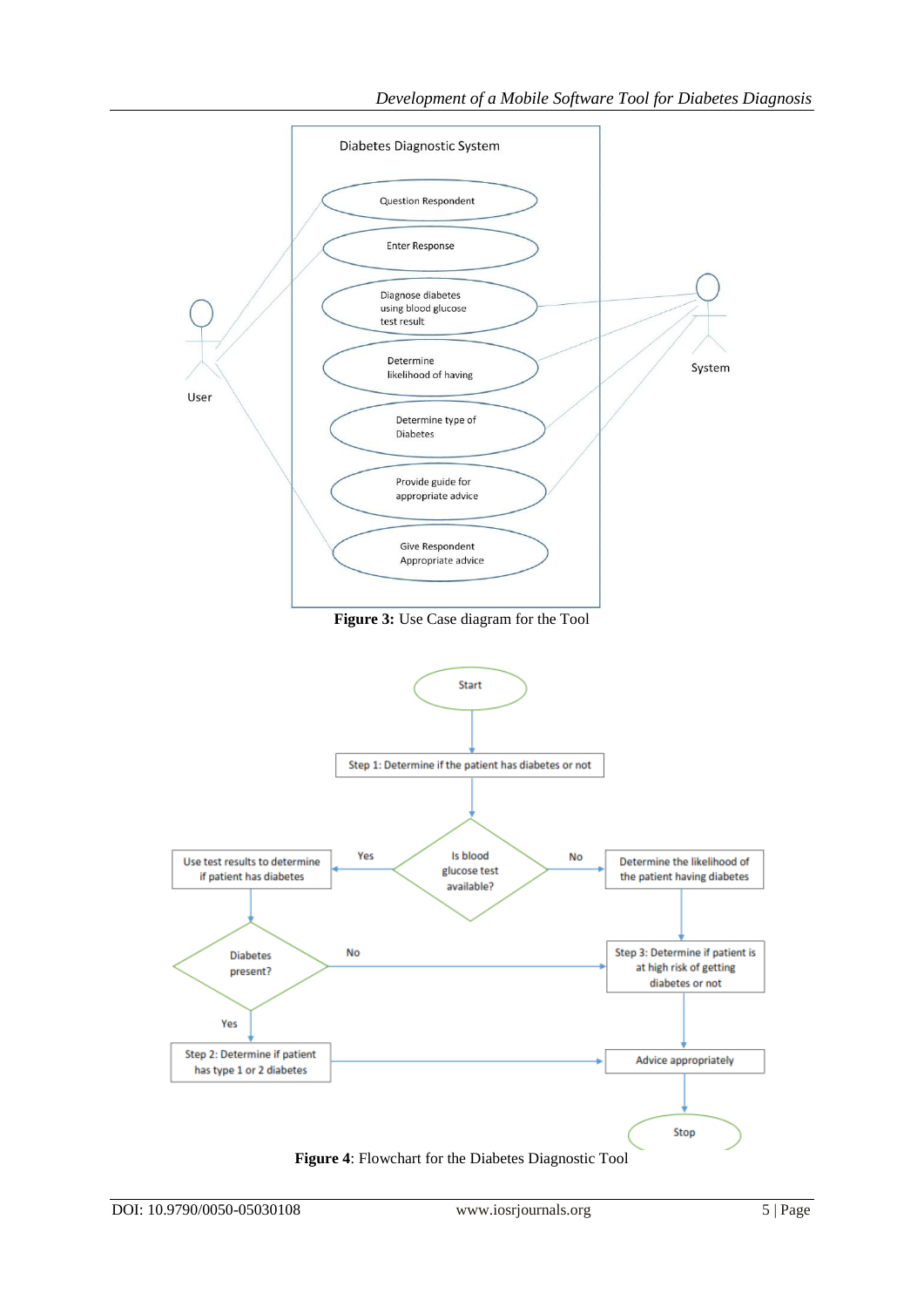# **IV. Implementation**

#### *Results*

The mobile diagnostic tool was developed for type 2 diabetes. This tool can determine if a patient has diabetes or not. If a person is diagnosed with diabetes, it can also determine if the person has Type 1 or Type 2 diabetes. However if a person is not diagnosed with diabetes, the tool can determine if the person is at low, intermediate or high risk of having diabetes in the next five years. This tool was tested on a TECHNO D7 Android smartphone. Figure 5 displays a snapshot of the ODKCollectmenuinterface, while Figure 6 shows a presentation of one of the risk factorsduring user interaction.



**Figure 6:** One of the risk factors questions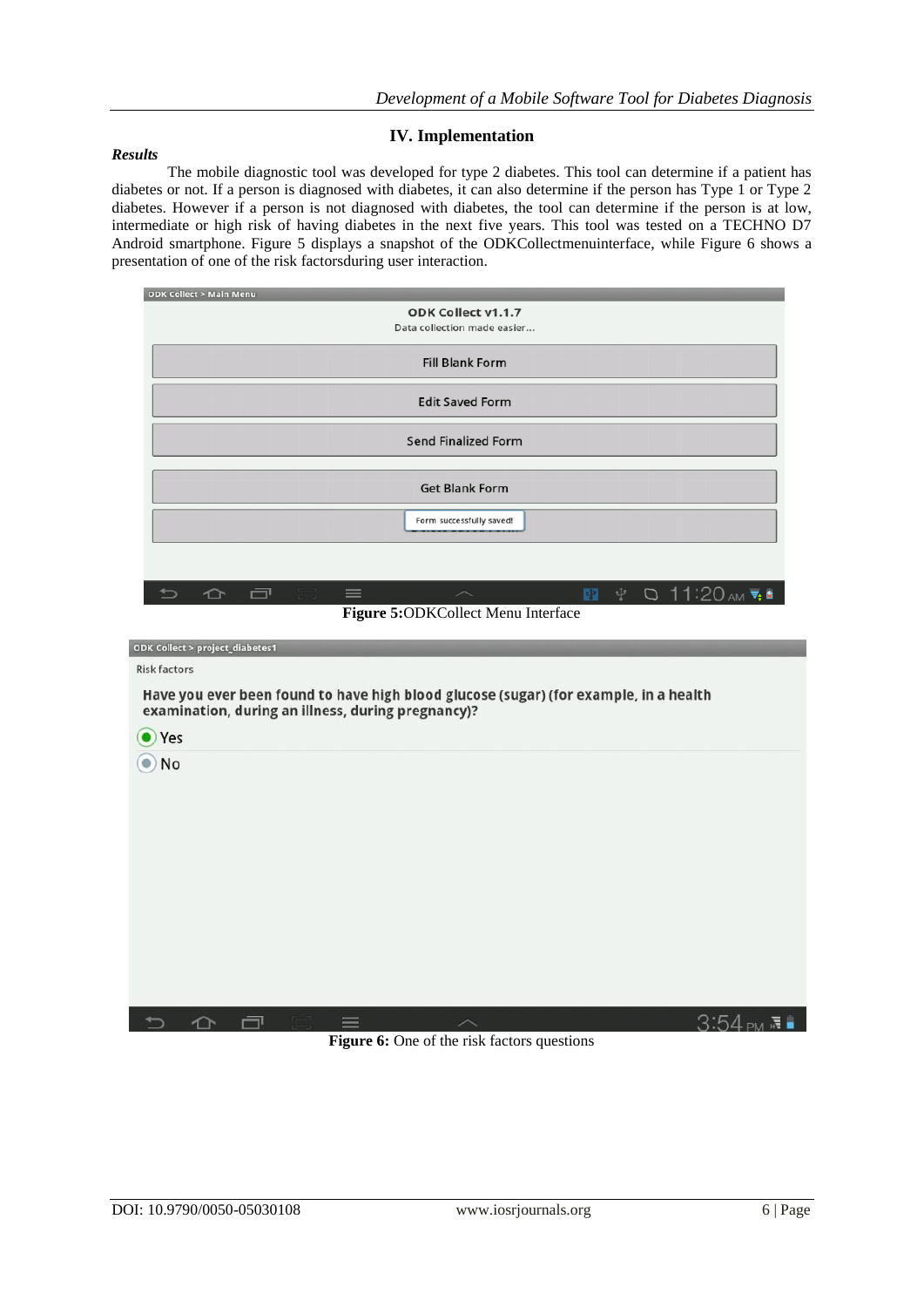## *Challenges and Future Work*

The major challenge encountered in the course of developing the diabetes diagnostic tool is the difficulty of designing an accurate mechanism for determining the type of diabetes. This was because there are no practical or specific markers for differentiating the two types of diabetes. However, the challenge was overcome with the best possible solution.

The major limitation of the tool is the fact that the form only works on Android phones. It could be used on Java-enabled smartphones. This limitation restricts the scope of use of this tool. A walk around this limitation is being explored for future development.Further research can also be focused on the expansion of the tool to accommodate the diagnosis, treatment and prevention of diabetes. This will make the tool more useful in the management of diabetes. The use of other form hosting sites and development platforms can be explored in order to make the design of forms that can run on Java-enabled phones possible.

## **V. Conclusion**

There is a lot of promise in the use of mobile technology in the diagnosis, treatment and management of diabetes amongst other diseases. Early diagnosis of diabetes is vital to the prevention of complications and deaths arising from the disease. Also, populations at risk of developing diabetes can be readily armed with adequate information via the use of mobile technology, thus resulting in lifestyle modifications. It is hoped that advancements in mobile technology and continuous development of this mobile tool will eventually result in proper diagnoses of diabetes and a drastic reduction in the incidences of preventable deaths and complication resulting from this disease in Africa and around the world.

#### **APPENDIX**

*Pseudocode for the Diabetes Diagnostic System:*

Step 0: Start

Step 1: Determine if respondent has diabetes

Step 2: Is blood glucose test result available?

- Step 3: If yes, is FPG or  $RPG < 5.5$ ?
	- Step 4: If yes, print "Diabetes unlikely"
	- Step 5: Determine likelihood of having diabetes in next 5 years
	- Step 6: Is likelihood low?
	- Step 7: If yes, print "Come for blood glucose test once every 3 years"
	- Step 8: If no, is likelihood intermediate?
	- Step 9: If yes, print "Come for blood glucose test once every 2 years"
	- Step 10: If no, print "Come for blood glucose test yearly"
- Step 11: If no, is FPG  $>= 7.0$  or RPG  $>= 11.1$ ?
	- Step 12: If yes, print "Diabetes likely"
		- Step 13: Determine type of diabetes
		- Step 14: Is respondent insulin-resistant?
		- Step 15: If yes, did diabetes symptoms progress slowly?
		- Step 16: If yes, print "Type 2 diabetes"

Step 17: Advice respondent on appropriate treatment

- Step 18: If no, print "Type of diabetes uncertain". Go to step 5
	- Step 19: If no, did diabetes symptoms progress rapidly?

Step 20: If yes, print "Type 1 diabetes". Go to step 17

- Step 21: If no, print "Diabetes uncertain"
	- Step 22: Is OGTT < 7.8?
	- Step 23: If yes, print "Diabetes unlikely". Go to step 5
	- Step 24: If no, is OGTT > 11.1?
	- Step 25: If yes, print "Diabetes likely". Go to step 13

Step 26: If no, print "Respondent at high risk of having diabetes"

- Step 27: If no, display list of diabetes symptoms
- Step 28: Is respondent experiencing at least 2 symptoms?

Step 29: If yes, advice to go for blood glucose test as soon as possible. Go to step 5 Step 30: End

## *Note:*

*OGTT: Oral Glucose Tolerance Test RPG: Random Plasma Glucose*